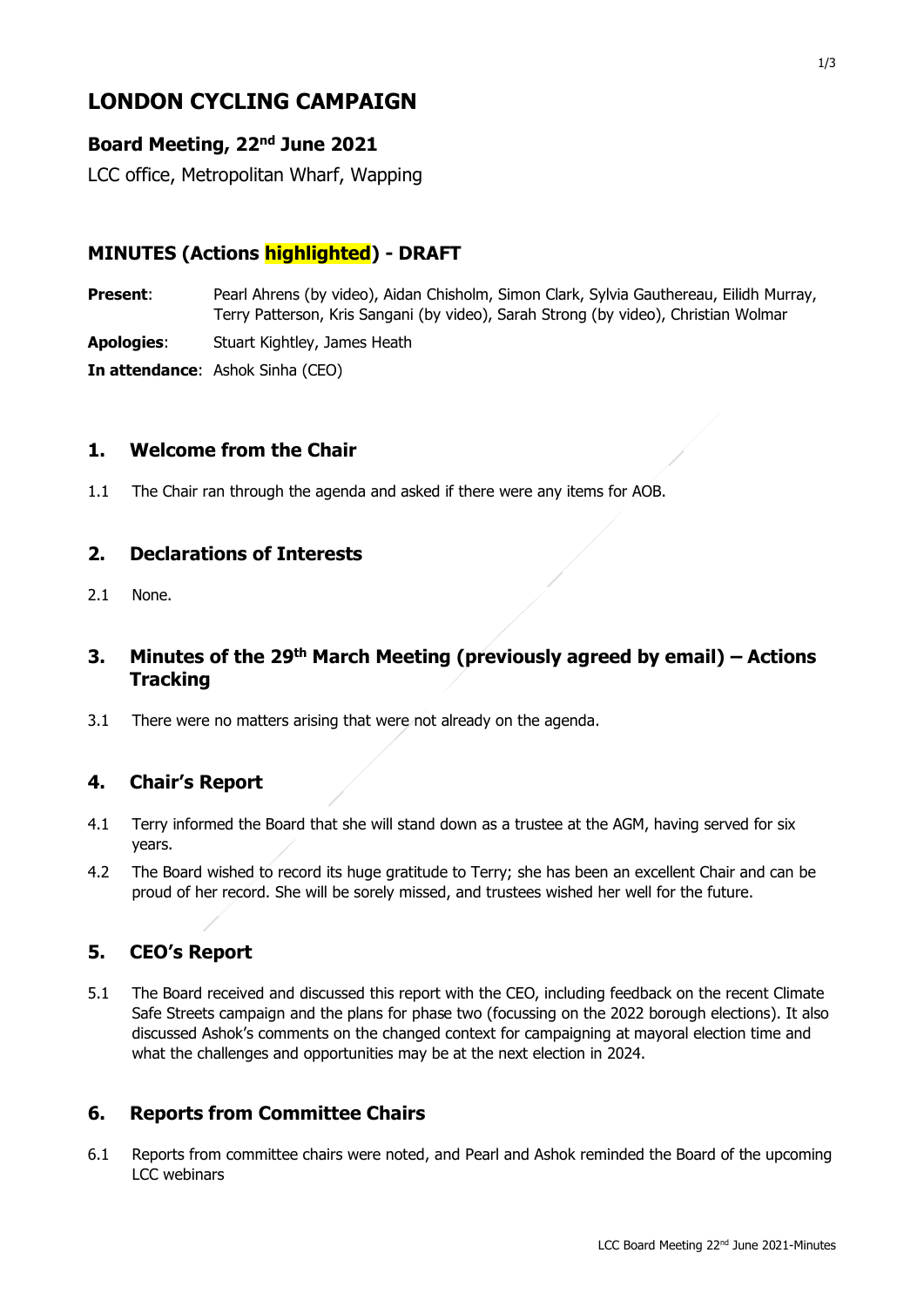## **7. Audit Clearance Meeting**

- 7.1 The Treasurer, Simon, reported that the audit clearance meeting had been held, and that the auditors were happy with the audit outcome (subject to any new information that may arise between now and when their report is formally tabled at upcoming Business Committee). The process has been smooth and no problematic matters raised by the auditors.
- 7.2 In relation to the statement on Going Concern, the auditors were in particular satisfied that we have a sound process for managing financial risk.
- 7.3 Final changes are being made to the draft accounts, and the CEO has drafted a trustees' report that has been cleared by the Business Committee for sending to the auditors for review. The final combined accounts and reports , as well as the auditors' management letter and findings will be tabled at the  $12<sup>th</sup>$  July Business Committee, for approval to table at the  $26<sup>th</sup>$  July Board for signing.

**Action:** staff to write to the treasurers of the Southwark and Hackney groups to thank them for receiving visits from the auditors (two LCC groups are audited each year).

#### **8. Strategic Plan 2021-2024**

8.1 The main part of the plan has been cleared by C&AM, and the next Business Committee meeting will look at the other sections (except the Diversity & Inclusion section which will be looked at by the new D&I Working Group).

**Action:** James to put this item on the agenda of the next Business Committee.

#### **9. KPIs 2021-2022**

- 9.1 Sylvia asked that we extend the social media metrics to also include industry standard calculations of engagement rates.
- 9.2 The Board noted that the group classification criteria need to be as specific and measurable as possible; Ashok said that the criteria will be tabled at the next C&AM meeting for refinement.
- 9.3 Ashok was asked to include an increase (year-by-year) in the total number of members as a KPI (without specifying a numerical target).

**Action:** Ashok to make the above changes, for tabling at the next Board.

#### **10. Diversity & Inclusion Plan**

- 10.1 Initial actions were reported to the Board. Ashok reported that a narrative is being produced to describe what success looks and our high level strategy to achieve it. This will be reviewed by the new D&I Working Group.
- 10.2 The Board agreed that it is very important to get the new working group up and running as soon as possible; Kris, Sylvia and Sarah agreed to serve on the group. Terry said she could not commit to serving on the group after stepping down as Chair due to personal commitments; Ashok stressed the importance of strong leadership from the chair of this new working group and Kris agreed to chair the group pro tem.
- 10.3 The Board agreed to look for suitable candidates to also join the working group. Ashok added that we will be inviting people from groups beyond LCC to also be part of it to provide challenge and advice.

**Action:** Kris to liaise with staff on convening the working group before the next Board meeting.